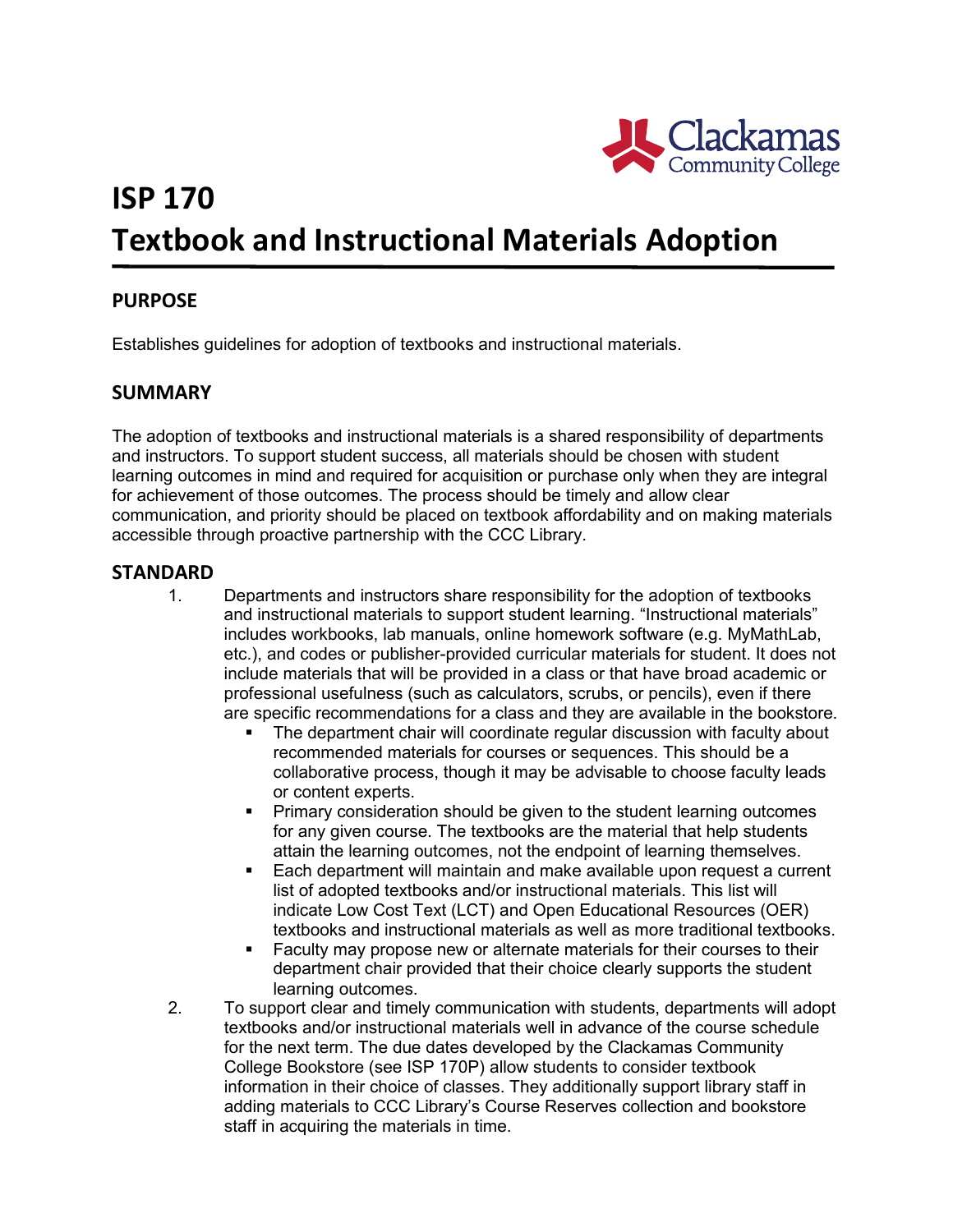- 3. Any textbook and/or instructional materials adopted as "required" (that is, should be made to avoid requiring students to acquire or purchase material that required to acquire or purchase) must be integral to the course. Every effort will not be used or that is not necessary for successful attainment of the learning outcomes.
- whenever possible. "Accessible" in this case means easy to find and use through public or college-based resources, rather than the style or content of the material. 4. Departments and instructors should take regular and proactive steps to choose accessible materials and to involve the CCC Library to increase accessibility
	- **Instructors should be aware of library resources (beginning with the**  (OERs) and thinking about textbook affordability and accessible materials. [Faculty and Staff Services and Resources](https://libguides.clackamas.edu/facultyandstaffresources) page) when it comes to choosing Low Cost Textbooks (LCTs) and/or [Open Education Resources](https://libguides.clackamas.edu/oer)
	- eBooks) on Course Reserves at the library. These must be physically **Instructors should plan to place hard copies of all chosen material** (including, when applicable, a print copy of online resources, such as Open Educational Resources (OER), Inclusive Access/First Day™, or provided by the instructor, though they should use the "Course Reserves" system to prepare the library so that the material can be immediately available to students when received.
- 5. Departments will do everything possible to help keep students' costs reasonable, while still maintaining the academic quality of chosen materials.
	- When possible, the same textbook, set of textbooks, and/or instructional materials should be adopted across courses and in courses with multiple sections.
	- materials, departments will adopt them for at least two years. New editions should be thoughtfully considered in terms of the benefit to students first. In order to maximize the availability of used textbooks and/or instructional
	- The Bookstore will work to continue ordering older textbook editions and/or instructional materials when requested by departments, and to promote textbook affordability with used textbooks and/or instructional materials. Instructors are encouraged to provide ISBNs on their syllabi to help students locate relevant editions as well.
	- Departments should avoid publisher-provided supplements, or "bundles," be made to find an alternative to requiring such materials. unless bundled material is integral to the course. The same consideration should be made for online "access codes;" if these are not essential to academic quality and are detrimental to students' costs, every effort should
- other materials for class (calculators, etc.) and keep issues of clear communication, 6. Departments and instructors should consider the above criteria even when selecting accessibility and affordability in mind.
- 7. Because of the potential conflict of interest when an instructor assigns a text from chair and dean (or director/supervisor) before adoption. A faculty-authored text is teaching at Clackamas Community College, regardless of whether the text is selfwhich they will profit, all faculty-authored texts will be reviewed by the department defined as a full-length work that has been written by a faculty member currently published or released by an outside academic publisher. The department chair and dean (or director/supervisor) will examine the text prior to adoption to confirm text quality and copyright compliance and to ensure that the adoption is ethical and shows no conflict of interest.